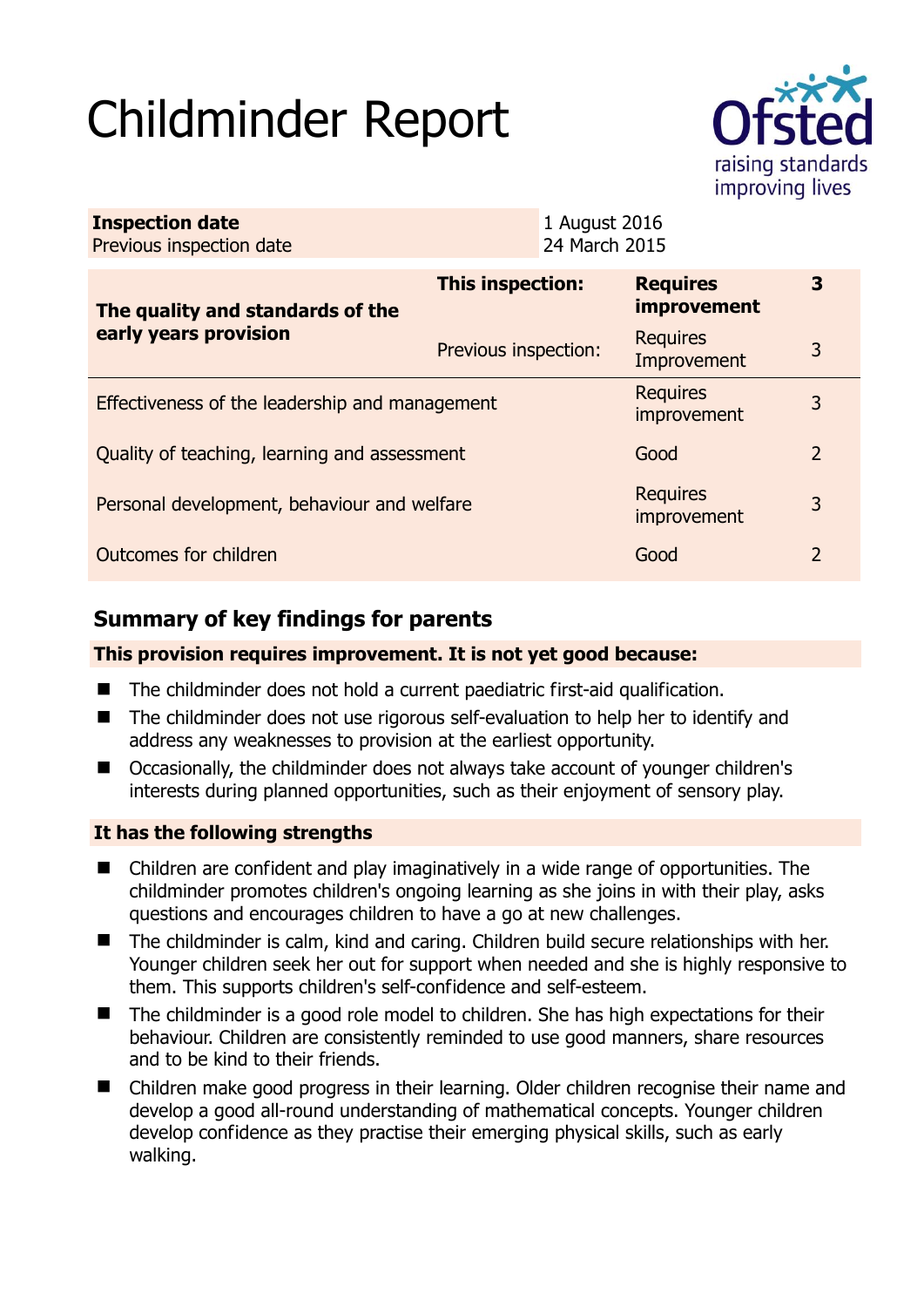# **What the setting needs to do to improve further**

#### **To meet the requirements of the early years foundation stage and the Childcare Register the provider must:**

|                                                                | <b>Due Date</b> |
|----------------------------------------------------------------|-----------------|
| complete a paediatric first-aid qualification and ensure it is | 30/09/2016      |
| maintained at all times.                                       |                 |

## **To further improve the quality of the early years provision the provider should:**

- strengthen the system for self-evaluation; critically reflect on all aspects of provision and promptly target areas to action at the earliest opportunity to ensure all legal requirements are met
- enhance the learning experience of younger children during planned activities and consider their enjoyment and inquisitiveness to explore with their senses.

## **Inspection activities**

- The inspector observed the quality of teaching during activities indoors and outdoors and assessed the impact this has on children's learning.
- The inspector jointly evaluated a planned activity with the childminder.
- The inspector looked at relevant documentation, such as the childminder's selfevaluation, children's learning and development records and a sample of the childminder's policies and procedures.
- The inspector spoke with the childminder and children at appropriate times during the inspection and took account of the written testimonials of parents.
- The inspector checked evidence of the suitability of the childminder and other household members and the childminder's qualifications.

#### **Inspector**  Julie Meredith-Jenkins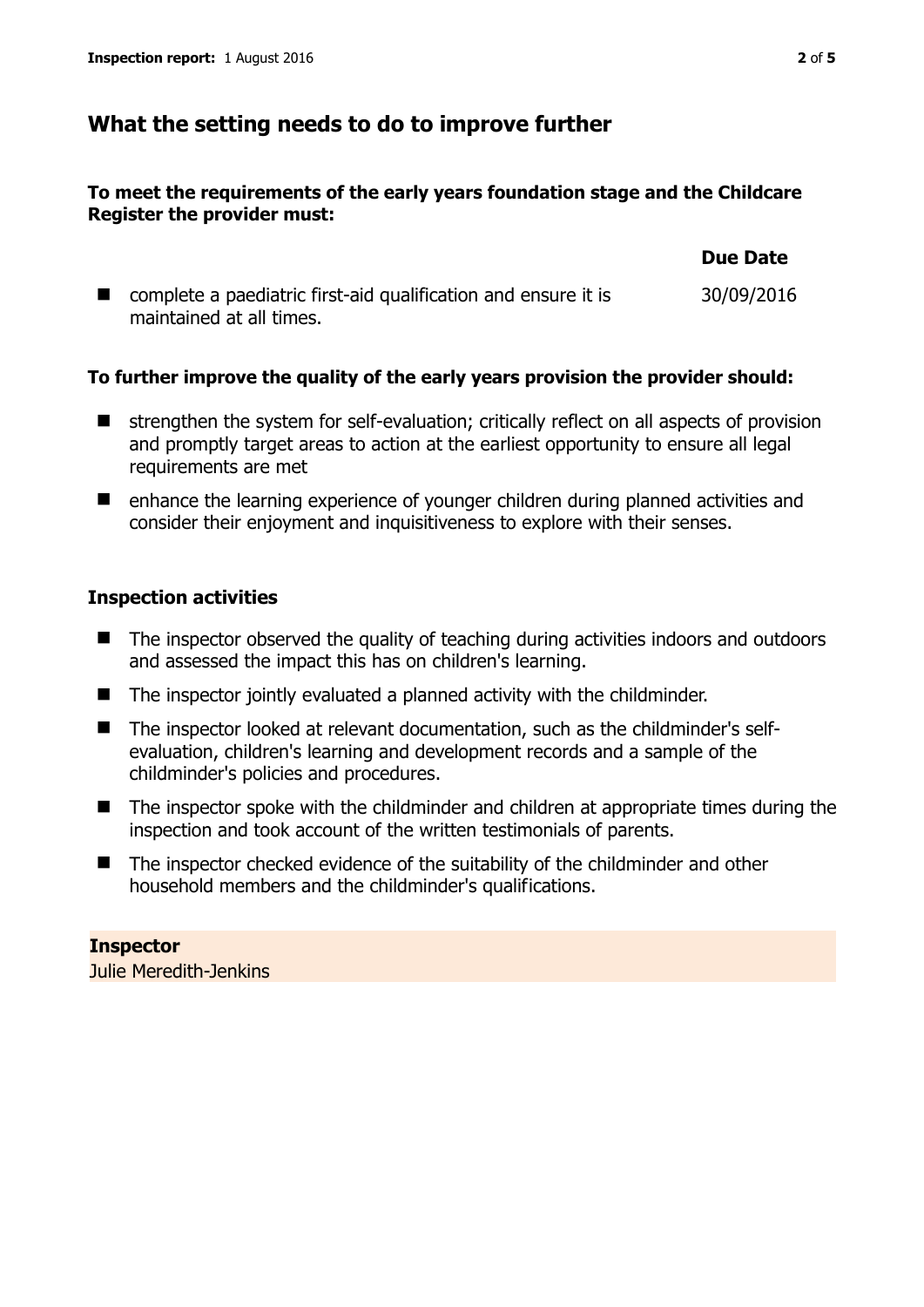# **Inspection findings**

#### **Effectiveness of the leadership and management requires improvement**

The childminder reflects on her provision, which has led to improvements in the quality of teaching. However, she has not rigorously addressed all issues that have been identified at the earliest opportunity. The childminder has failed to act quickly enough to ensure she maintains a current paediatric first-aid qualification. Nevertheless, she demonstrates some understanding of how to respond to accidents and injuries and has booked on to training. The childminder has updated her knowledge and understanding of children's learning and development since the last inspection. She has attended training and carried out independent research. This has helped her to improve the quality of observations and assessments she completes of children's learning. The arrangements for safeguarding are effective. The childminder demonstrates her awareness of the signs and symptoms of child abuse and how to promptly report her concerns about children's welfare.

#### **Quality of teaching, learning and assessment is good**

The childminder knows children well. She accurately assesses their capabilities and monitors the progress they make. Children are keen to join in and engage well in the wide range of opportunities the childminder plans for them. They explore how ice turns into water and enjoy an imaginary shopping game where they take on roles. Occasionally, the childminder misses opportunities to enhance the learning of the youngest children during planned activities. She does not always adapt activities to take account of their interests, such as their enjoyment and fascination with sensory exploration. The childminder works closely with parents and other settings that children attend. She exchanges information with them about children's learning and progress. This provides continuity and enables children to get effective all-round support for their ongoing development.

#### **Personal development, behaviour and welfare require improvement**

Children's welfare may be compromised as the childminder does not have the most up-todate knowledge of how to respond to accidents and injuries children may sustain while in her care. The childminder has booked onto first-aid training but has allowed her current first-aid qualification to expire. Children enjoy regular outdoor play in the childminder's garden. They visit interesting places, such as the zoo, to expand their experiences in the wider world. Children choose what they would like to play with from a range of accessible resources, both indoors and out. This supports their independence and free choice. Children learn how to keep themselves healthy. They maintain good hygiene procedures, such as washing their hands before eating and enjoy healthy food. Children recognise when they are thirsty and independently access their drinks. The childminder completes regular checks of her premises and equipment to ensure they are safe for children.

## **Outcomes for children are good**

Children are confident in their surroundings and display a keen interest to learn. They develop key skills and are prepared well for the next stage in their learning, such as school. They listen carefully and follow the instructions the childminder gives them, such as during craft activities. Children provide a commentary of what they are doing and ask questions, promoting their communication and language development.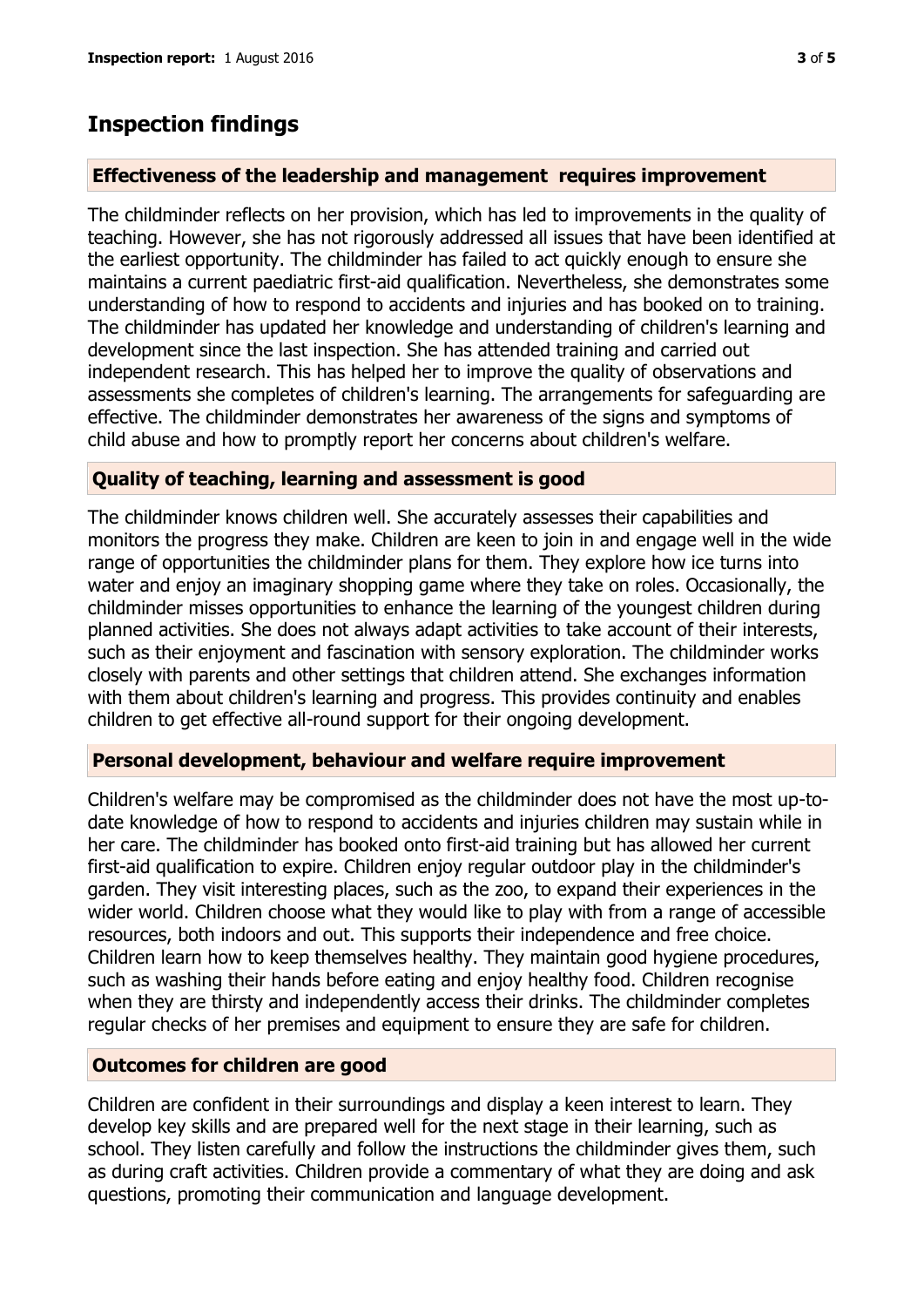# **Setting details**

| Unique reference number          | EY227749                                                                             |
|----------------------------------|--------------------------------------------------------------------------------------|
| <b>Local authority</b>           | <b>Suffolk</b>                                                                       |
| <b>Inspection number</b>         | 1050905                                                                              |
| <b>Type of provision</b>         | Childminder                                                                          |
| Day care type                    | Childminder                                                                          |
| <b>Registers</b>                 | Early Years Register, Compulsory Childcare<br>Register, Voluntary Childcare Register |
| Age range of children            | $0 - 10$                                                                             |
| <b>Total number of places</b>    | 6                                                                                    |
| Number of children on roll       | 5                                                                                    |
| <b>Name of registered person</b> |                                                                                      |
| Date of previous inspection      | 24 March 2015                                                                        |
| <b>Telephone number</b>          |                                                                                      |

The childminder was registered in 2003 and lives in Ipswich, Suffolk. She operates all year round from 8am to 6pm, Monday to Friday, except for bank holidays and family holidays.

This inspection was carried out by Ofsted under sections 49 and 50 of the Childcare Act 2006 on the quality and standards of provision that is registered on the Early Years Register. The registered person must ensure that this provision complies with the statutory framework for children's learning, development and care, known as the early years foundation stage.

Any complaints about the inspection or the report should be made following the procedures set out in the guidance 'Complaints procedure: raising concerns and making complaints about Ofsted', which is available from Ofsted's website: www.gov.uk/government/organisations/ofsted. If you would like Ofsted to send you a copy of the guidance, please telephone 0300 123 4234, or email enquiries@ofsted.gov.uk.